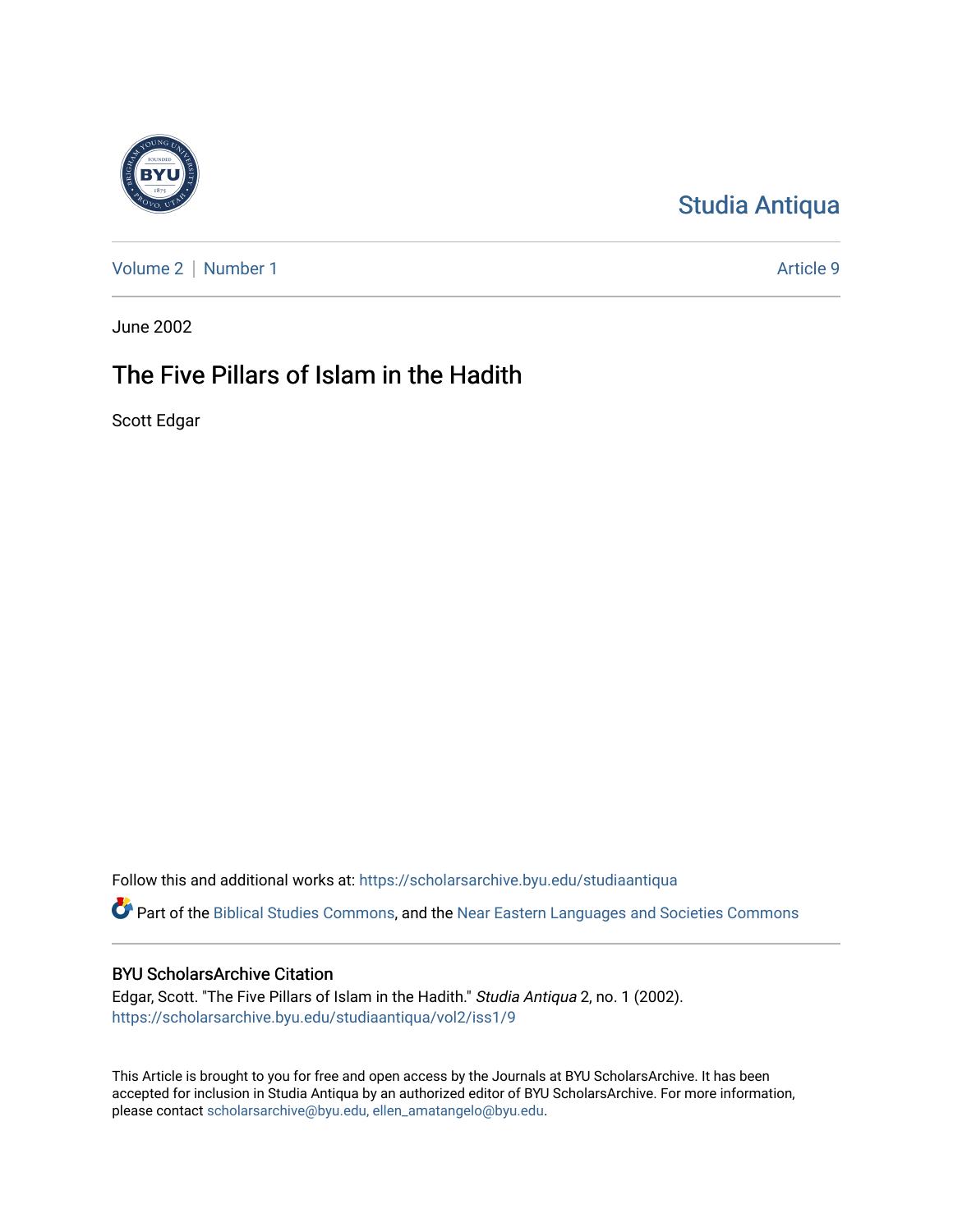# **The Five Pillars of Islam in the Hadith**

Scott Edgar

*Whether one is Sunni or Shi'ite Muslim, the Five Pillars of Islam are the same: Faith (witness), Prayer, Charity, Fasting, and the Pilgrimage. These Pillars come from the Qur'an, but are not well defined therein. It is in the Hadith literature that the Five Pillars are fully defined and detailed. This paper shows how the Hadith elucidates the Five Pillars set forth in the Qur'an.*

From Arabia arose a prophet who would transform a society and inspire the eventual Islamic Empire—which at its height spread from Spain in the west to the borders of China in the east. The weapon in this conquest was not the sword, however, but the message of One God and his messenger, the Prophet Muhammad. That Muhammad was able to accomplish this was remarkable since he lived in a time when the Arabian Peninsula was inhabited by different warring tribes, but he did not come alone. He brought with him the Qur'an, the eternal word of God. From the Qur'an came the basis for the Islamic law, that governed the newly united Arabian tribes, and where the Qur'an was silent or not precise, the word of Muhammad dictated the law.

While Muhammad was alive, the umma functioned well, but in 632 A.D. Muhammad died. This caused two great dilemmas. The first was that of succession. Who should lead the umma since Muhammad was the Seal of the Prophets? There needed to be a successor, but how was he to be chosen: through lineage or merit? This issue was solved soon enough, and it was decided that

SCOTT EDGAR *is a Near Eastern Studies major with an emphasis on Arabic. He would like to continue studying Arabic after he obtains his B.A.*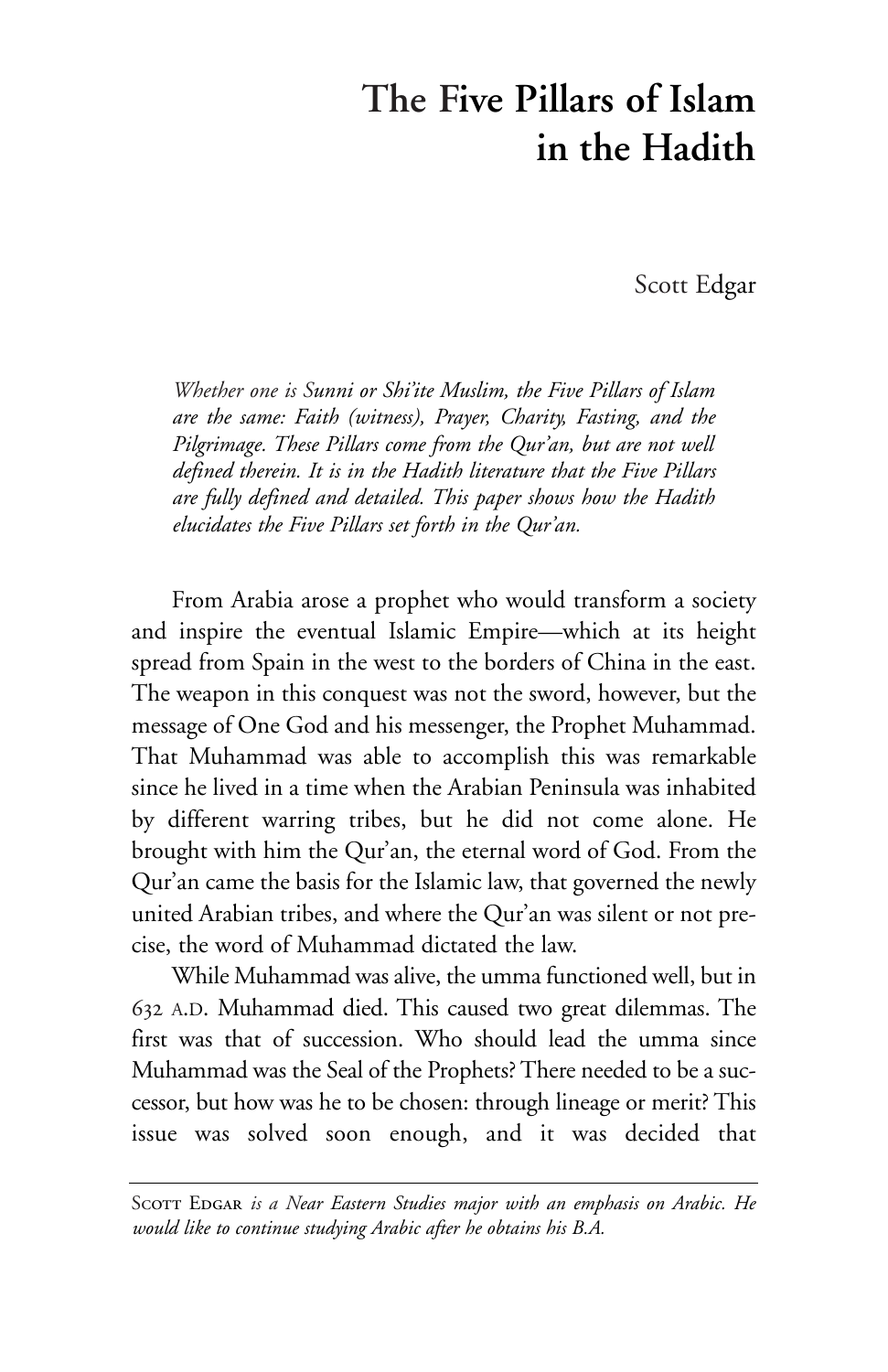succession should be according to merit, or according to who was most similar to the Prophet. The second issue was that of governing and law. Guidelines outlined in the Qur'an were still in effect. Although it had not yet been written down, certain men had memorized it, and it was still the basis for governing among the Muslims. The Qur'an, however, was still not clear on certain issues and was completely silent on others; something more was needed. Fortunately, before his death Muhammad clarified points on which the Qur'an was not clear and expounded where the Qur'an was silent.

#### **Background of Hadith**

The first four Caliphs, the Rashidun Caliphs, governed as best they could. They "led the Muslims in the spirit of the Prophet, though leaning sometimes on their personal judgment."<sup>1</sup> This was not sufficient for long though.

After some time, . . . when difficulties arose for which they themselves could not find a solution, they began to take as an example the sunna, the customary behaviour of Muhammad, following the recollections of some of the Companions and making adherence to it the pre-eminent guiding principle after the Qur'an.<sup>2</sup>

The Qur'an was the main source for law and religion, but the "Ways and Wont of Muhammad and his utterances form[ed] a living commentary on and a supplement to the Kur'an."3

These "Ways and Wont of Muhammad" that were gathered were termed Hadith.<sup>4</sup> G. H. A. Juynboll defined Hadith as "all the

<sup>1</sup> G.H.A. Juynboll, *The Authenticity of the Tradition Literature: Discussions in Modern Egypt* (E.J. Brill: Leiden, Netherlands, 1969), 5.

 $<sup>2</sup>$  Juynboll, 5.</sup>

<sup>&</sup>lt;sup>3</sup> *The Sayings of Muhammad*, compiler and trans. Allama Sir Abdullah al-Mamun al-Suhrawardy (New York: E.P. Dutton & Co., Inc, 1941), 17.

<sup>4</sup> Hadith with a capital "H" refers to the collection, and hadith with a lower case "h" refers to an individual hadith.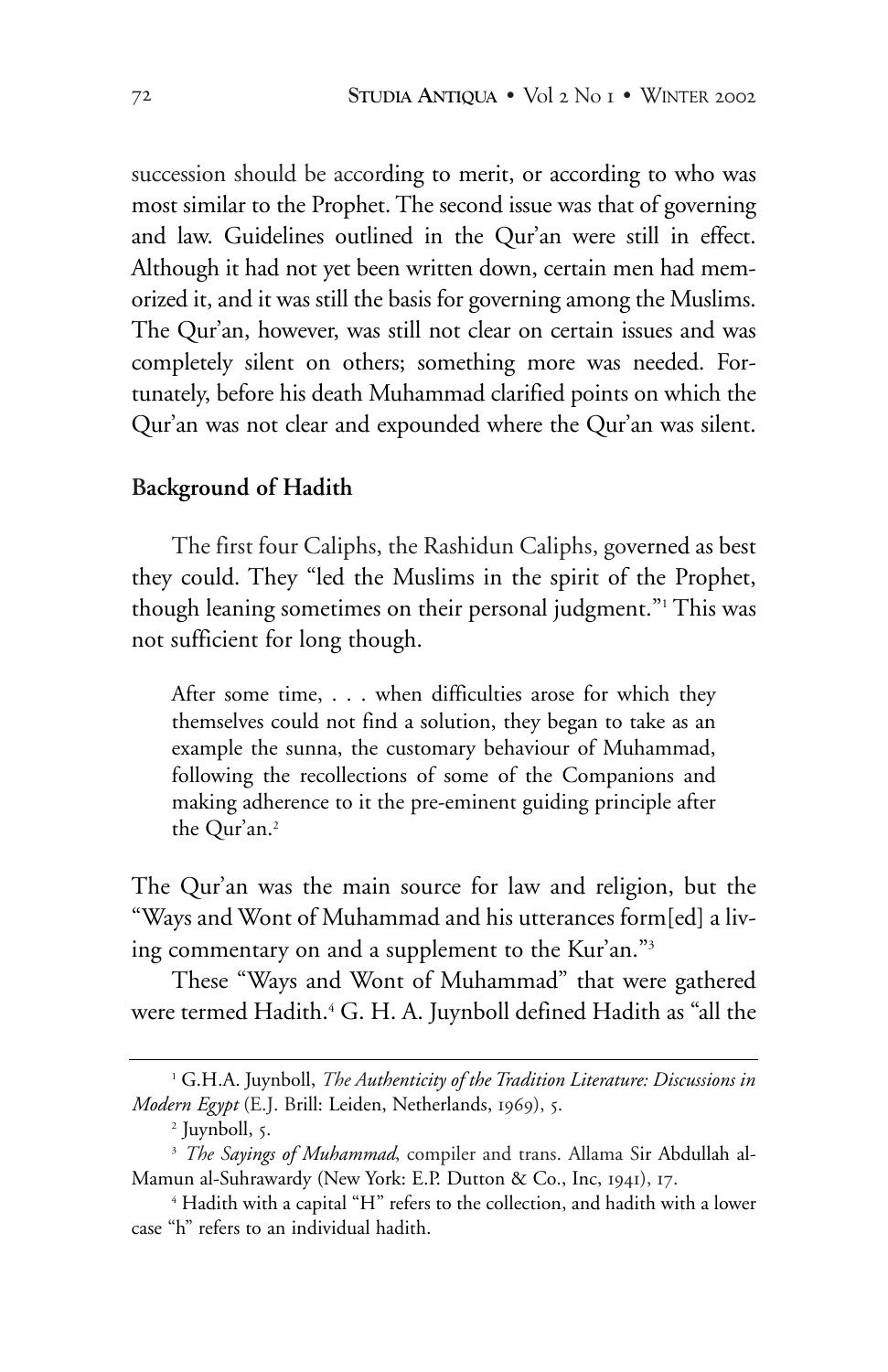sayings, deeds and decisions of the Prophet Muhammad, his silent approval of the behaviour of his contemporaries, and descriptions of his person."5 The Hadith contain many teachings of Muhammad that might seem minute to the non-Muslim. For example, we learn that Muhammad was fond of beginning things on the right hand side.

The Prophet, peace and blessings of Allah be upon him, was fond of beginning on the right side, in putting on his shoes and in combing his hair and in performing ablution, (in fact) in all his actions.<sup>6</sup>

This may seem trite, but Muslims seek to imitate the Prophet in any mode possible. The Qur'an teaches that in Muhammad Muslims have "an excellent exemplar for him who hopes in Allah and the Latter day, and remembers Allah much."7 Therefore, it seems proper to try and live like Muhammad in all ways possible —even in the parting of the hair.

The Hadith are not just filled with the everyday actions of Muhammad. They also elucidate many doctrinal matters that are central to Islam whether Sunni or Shi'i. Chief among these are the Five Pillars of Islam. The Qur'an is the main source for the Five Pillars, which are Shahada (faith), Salat (prayer), Zakat (charity), Sawm (fasting), and Hajj (pilgrimage), but without the clarifications or adjuncts in the Hadith, the explanation of the Five Pillars in the Qur'an would not be "sufficiently precise."8 It is through the lens of the Hadith that the Five Pillars of Islam are made clear and the proper mode of each is put forth—in fact, it is in the

<sup>5</sup> Juynboll, 4.

<sup>6</sup> *The Translation of the Meanings of Sahih al-Bukhari*, trans. Dr Muhammad Muhsin Khan (Chicago: Kazi Publications, 1979), 4.

<sup>7</sup> Qur'an, trans. Mawlana Muhammad Lahore (Pakistan: Ahmadiyya Anjuman Isha'at Islam, 1973), 33:21.

<sup>8</sup> Faruq Sherif, *A Guide to the Contents of the Qur'an* (London: Ithaca Press, 1985), 1.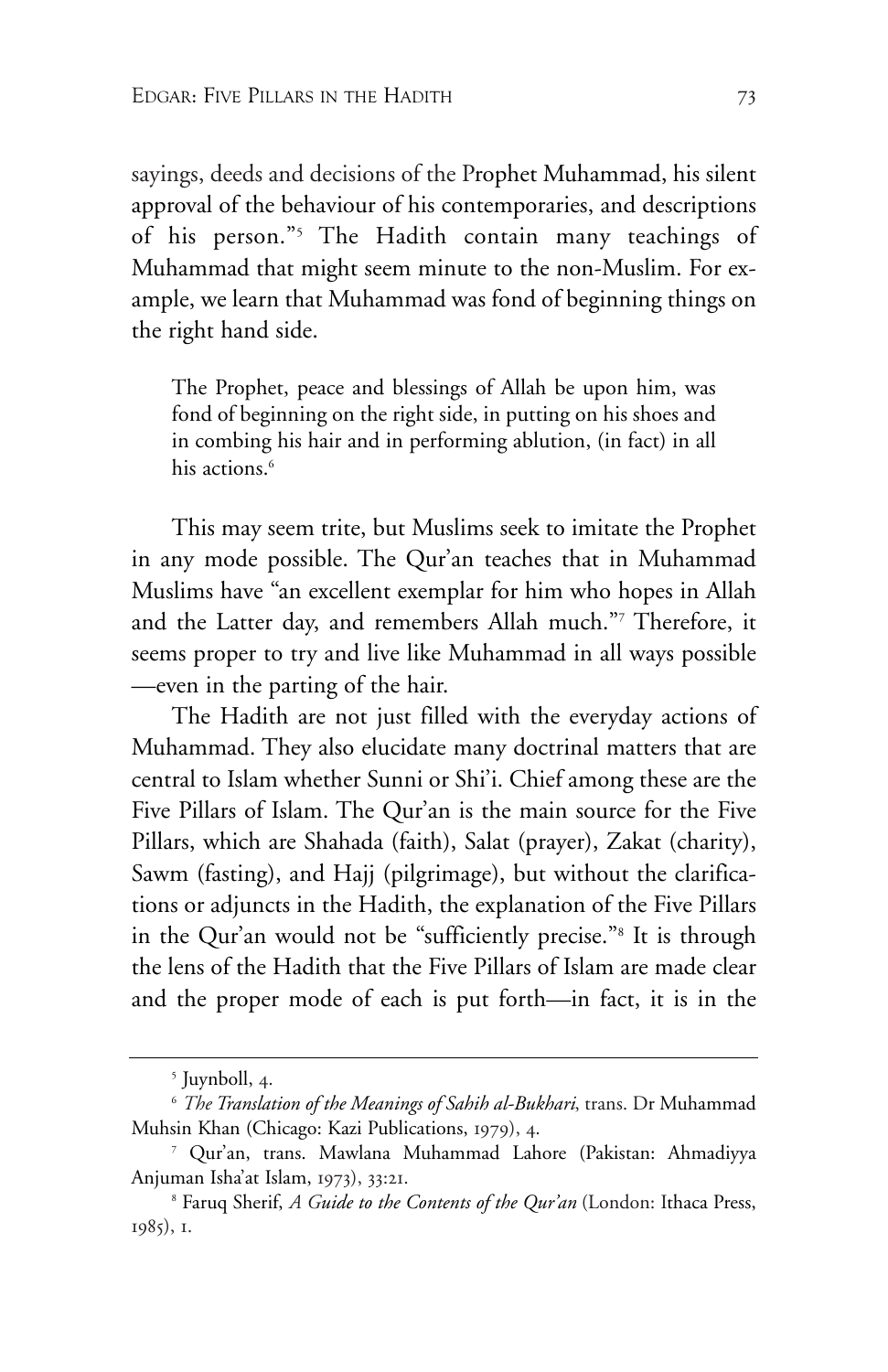Hadith where the Pillars as such are definitively listed.<sup>9</sup> In this paper, I will examine how the Hadith have added to and expounded on the Qur'anic treatment of the Five Pillars of Islam.

#### **Shahada**

The first of the Five Pillars is shahada or the Witness of Faith. It consists of, first, the acknowledgement that Allah is the one true God and that no other gods or offspring are associated with him, and second, that Muhammad is his messenger and that Allah's word is revealed through Muhammad. This doctrine is clearly laid out in the Qur'an and is reinforced throughout the Hadith.<sup>10</sup> There is no new doctrinal aspect developed in the Hadith about the shahada, but it does reiterate what the Qur'an says on the issue. There is a story related in the Hadith about Muhammad being asked by a group of people for "something good so that we may (carry out) take it from you and also invite to it our people whom we left behind (at home)," and he answered, "I order you to do four things and forbid you from four things," and the first of the four things he ordered was "[to] believe in Allah. (And then he explained it to them i.e.) to testify that none has the right to be worshipped but Allah and I (Muhammad, peace be upon him) am Allah's Apostle."11 This leaves no doubt in any Muslim's mind about what the Witness of Faith entails.

### **Salat**

The second Pillar in Islam is salat or the five compulsory prayers each day. The Qur'an teaches that prayer has been "enjoined on the believers at fixed times."<sup>12</sup> However, it does not go

<sup>9</sup> Bukhari, 1:17.

<sup>&</sup>lt;sup>10</sup> For a few selections of references to Allah see Qur'an 2:163; 2:116; 3:17; 16:51; 112:1; and for Muhammad, see 2:253; 5:15.

<sup>&</sup>lt;sup>11</sup> Bukhari, 1:298.

<sup>12</sup> Qur'an 4:103.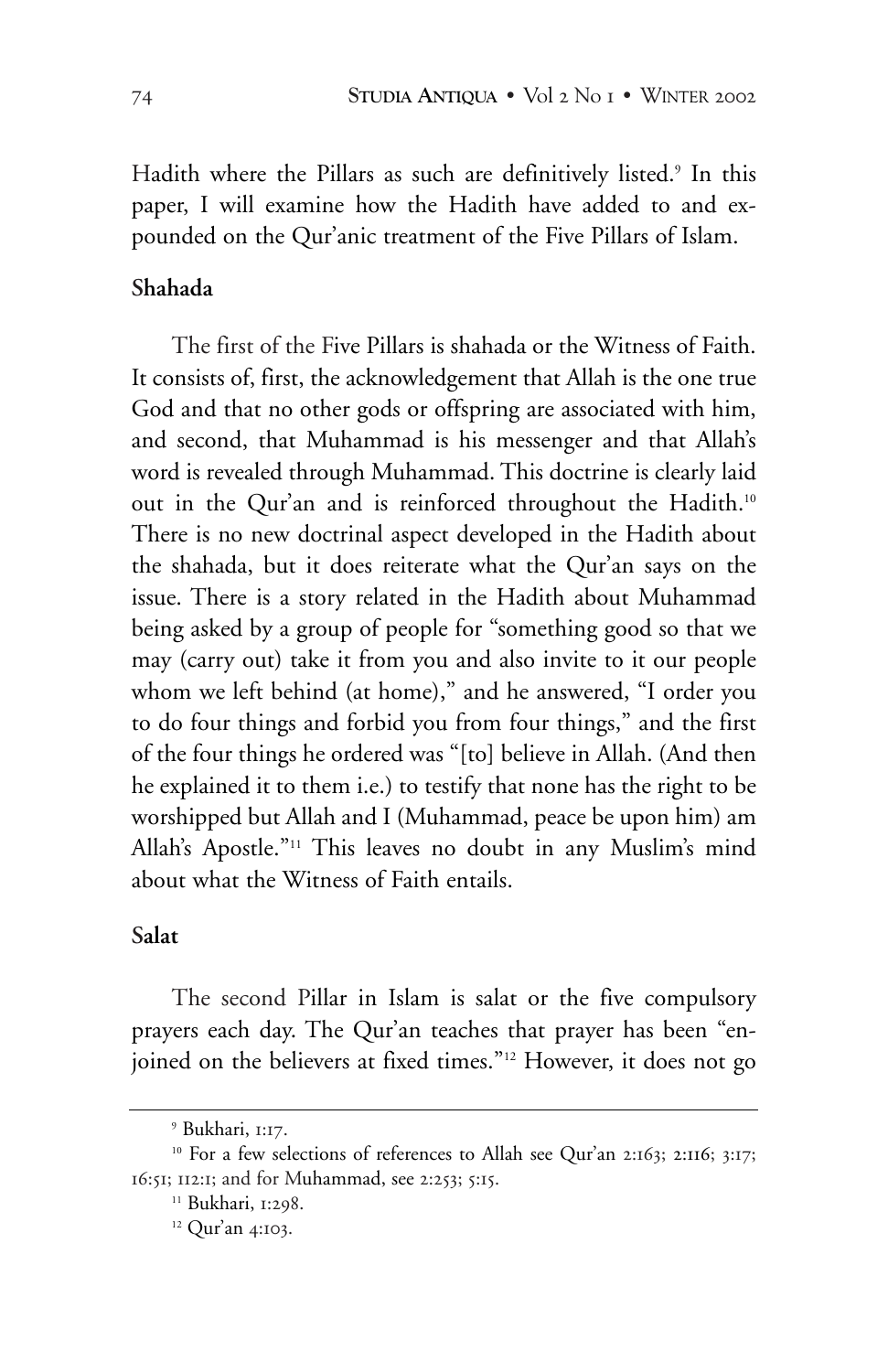into detail about the times of prayer each day. It touches on general times of prayer, but not specific times. The Qur'an instructs the believers to "keep up prayer at the two ends of the day and in the first hours of the night,"13 but to get specific times of prayer, the believer must consult the Hadith.

The five prayers are named and defined in the Hadith. They are Fajr, Zuhr, Asr, Maghrib, and Isha. The times of each are also given, and the importance of knowing the proper times of prayer is set forth in a hadith reported by a companion of the Muhammad named, Abdullah. He asked Muhammad, "Which deed is the dearest to Allah?" and Muhammad replied, "To offer the prayers at their early stated fixed times."14

The times of the prayers were set forth in the Hadith:

• *Fajr*. This is the morning prayer which is offered before the sunrise. Aisha, one of Muhammad's wives, told of going and offering the Fajr prayer with Muhammad, and "after finishing the prayer they would return to their homes and nobody could recognize them because of darkness."15

• *Zuhr*. This is the noon prayer. In the Hadith we learn that the "Prophet used to offer the Zuhr prayer just after mid-day (as the sun declines at noon)."16 During the hot months, however, Muhammad would allow the delaying of the Zuhr prayer until the heat of the desert subsided a bit because the "severity of the heat is from the raging of the Hell-fire."<sup>17</sup>

• *Asr*. This is the prayer said after the Zuhr and before the sun sets. Aisha remembered that the "Prophet used the pray the Asr prayers at a time when the sunshine was still inside my chamber and no shadow had yet appeared in it."18

<sup>13</sup> Ibid., 11:14

<sup>&</sup>lt;sup>14</sup> Bukhari, 1:300.

<sup>15</sup> Bukhari, 1:321.

<sup>16</sup> Ibid., 1:305.

<sup>17</sup> Ibid., 1:304.

<sup>18</sup> Ibid., 1:307.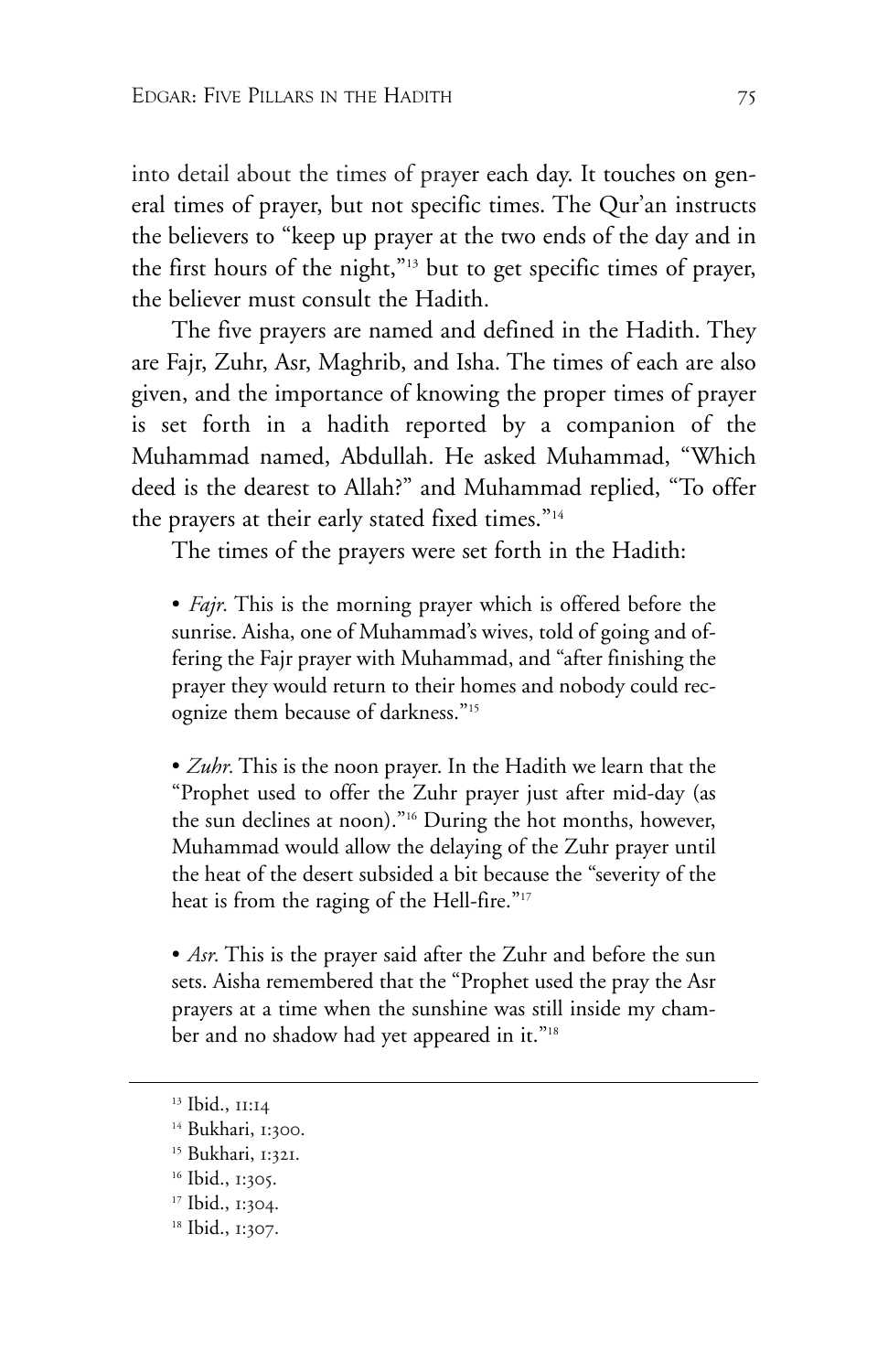• *Maghrib*. This is the evening prayer and the "time for the evening prayer is that when the sun disappears and (it lasts) till the twilight."19 The Hadith teaches that Muhammad observed the evening prayer before the "twilight had vanished."<sup>20</sup>

• *Isha*. The last of the compulsory prayers is prayed any time from twilight until midnight. From the Hadith we learn that Muhammad "used to offer the Isha prayer in the period between the disappearance of the twilight and the end of the first third of the night."21

Now, aside from clarifying the times of prayer, the Hadith also advises on times when prayers are not to be offered. For instance, the Fajr prayer is to be offered before the sunrise, the Zuhr prayer is offered after the sun declines from its noontime zenith and the Isha prayer is to be offered after the sunset. In relation to those times of prayer, Muhammad prohibited prayer when the "sun begins to rise till it is fully up, when the sun is at its height at midday till it passes over the meridian, and when the sun draws near to setting till it sets."22 This prohibition was in place because, according to Muhammad, the sun "rises between the horns of Satan."23 Concerning Salat, the Hadith offers the necessary information to fulfill that which is dearest to Allah by defining the times of prayers.

### **Zakat**

The next Pillar is zakat or charity. Abdul Hamid Siddiqi, in his translation of Imam Muslim's compilation of hadiths, prefaces the section on zakat by stating that it is not a "mere tax, but a form of

- <sup>22</sup> *Muslim*, 2:395.
- <sup>23</sup> Ibid., 2:395.

<sup>19</sup>*Sahih Muslim*, trans. Abdul Hamid Siddiqi (Lahore, Pakistan: Ashraf, 1980), 1:300.

<sup>20</sup> Ibid., 1:300.

<sup>21</sup> Bukhari, 1:317.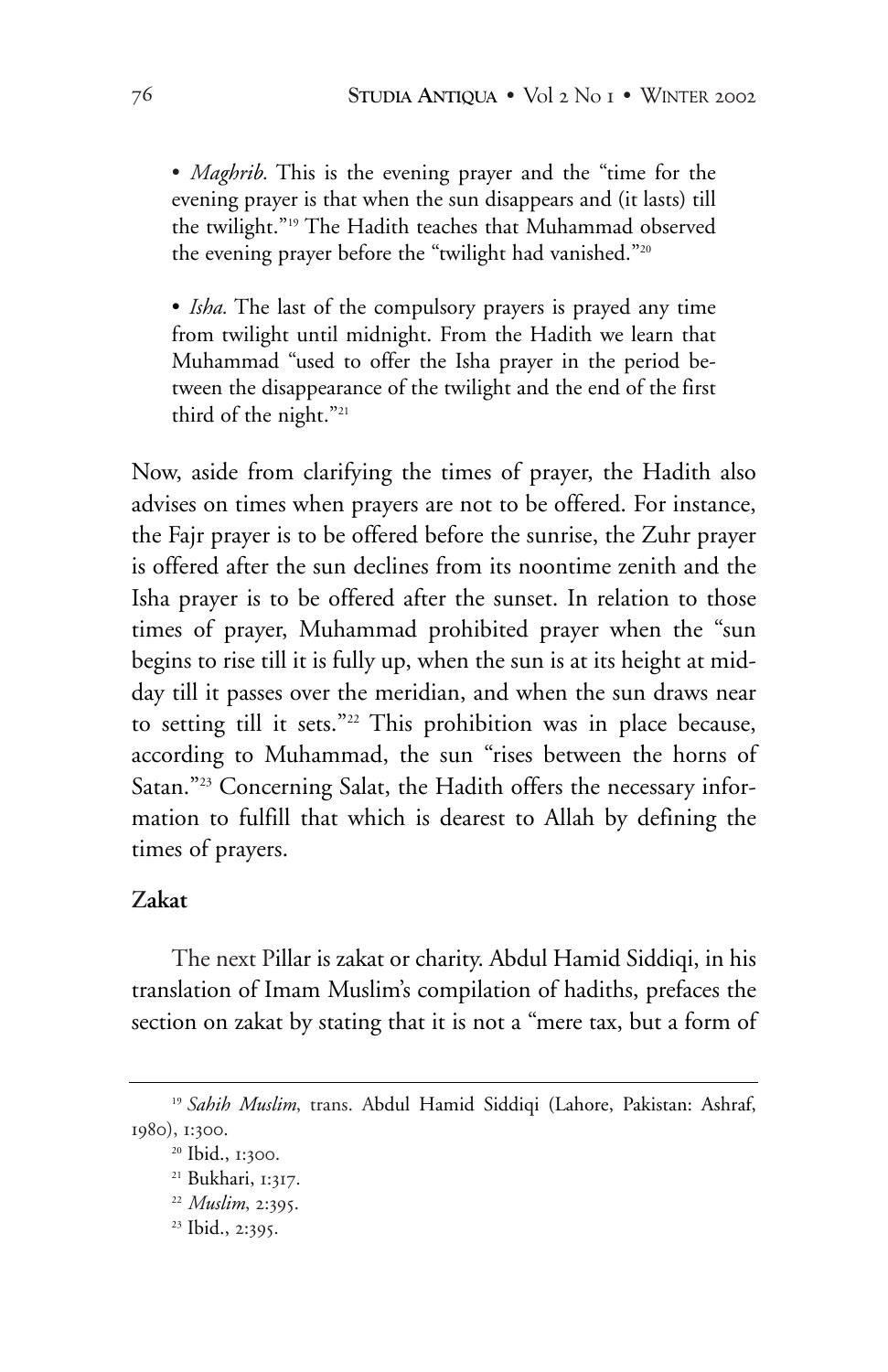worship whereby a man comes close to his Lord."24 The Qur'an states that the adherence to charity is a characteristic of the true believers and of the God-fearing.<sup>25</sup> As such, it is pertinent to understand the requirements and bounds of the zakat. The Qur'an teaches that it is only for the poor and needy,<sup>26</sup> leaving unspecified what one must pay on and how much one is required to pay.

The amount of the charity that one must pay is according to his possessions and how he earns his living. For example, no charity is "payable on less than five wasqs of (dates or grains), on less than five camel-heads and on less than five uqiyas (of silver),"27 and there is no charity due on slaves or horses.<sup>28</sup> If one earns a living through agriculture then "[a] tenth is payable on what is watered by rivers, or rains, and a twentieth on what is watered by camels."29 The distinction is this: that which is watered by natural means (rivers or rains) has only one tenth due on it whereas that which is watered by artificial means (camels) has one twentieth due on it. Also, if one earns his living dishonestly then he is forbidden from paying the charity because "Allah accepts only honestly earned money."30 Even if a man has no form of income, he can still pay charity by striving to be righteous.

Abu Dharr reported: Some of the people from among the Companions of the Apostle of Allah (may peace be upon him) said to him: Messenger of Allah, the rich have taken away (all the) rewards. They observe prayer as we do; they keep the fasts as we keep, and they give Sadaqa [charity] out of their surplus riches. Upon this he (the Holy Prophet) said: Has Allah not prescribed for you (a course) by following which you can (also) do Sadaqa? In every declaration of the glorification of Allah

<sup>&</sup>lt;sup>24</sup> Ibid., 2:465.

<sup>25</sup> Koran, trans. N.J. Dawood (New York: Penguin, 1999), 2:177.

<sup>26</sup> Qur'an 9:60.

<sup>27</sup> *Muslim*, 2:466.

<sup>28</sup> Ibid., 2:467.

<sup>29</sup> Ibid.

<sup>30</sup> Bukhari, 2:281.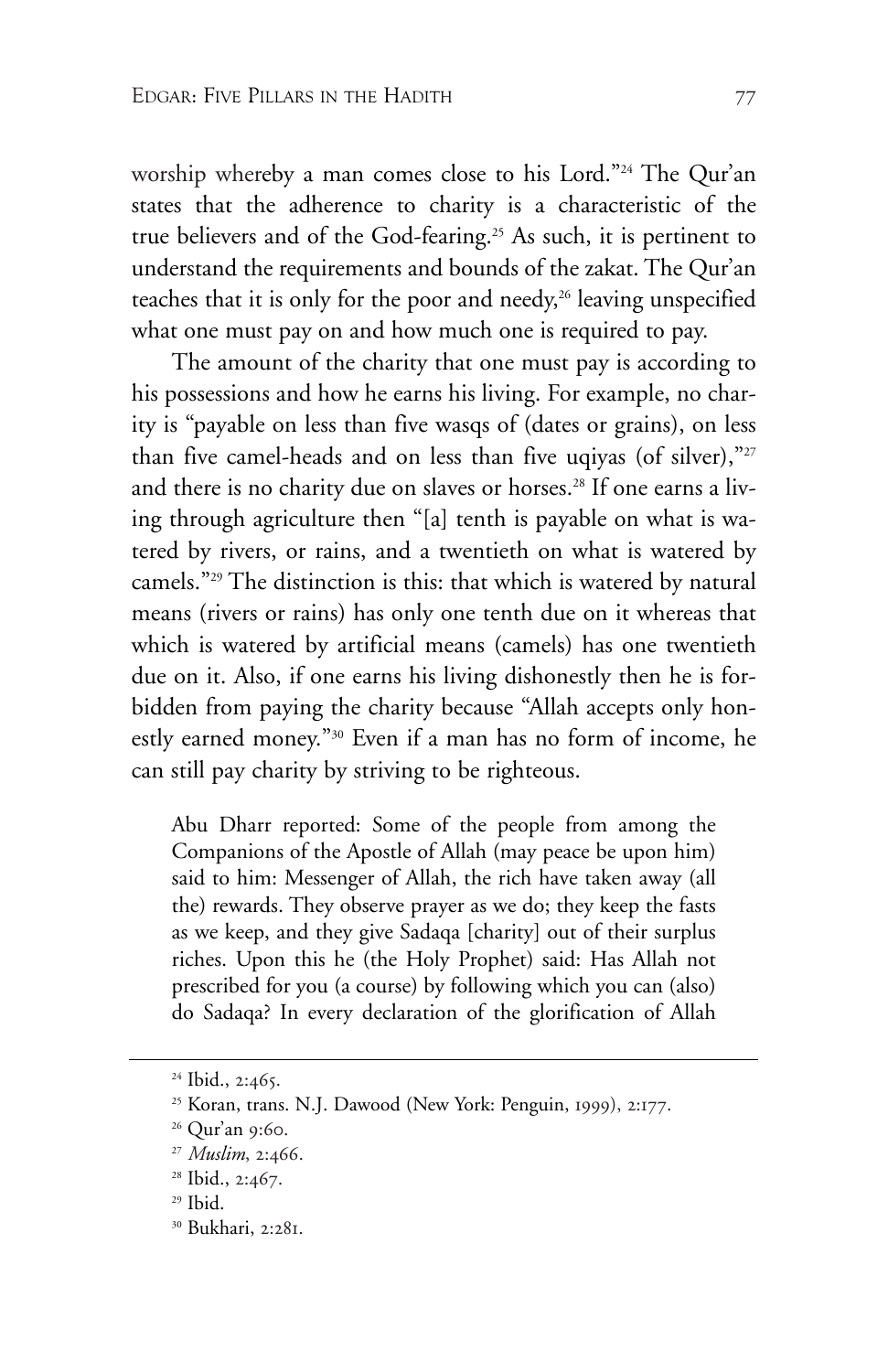. . . there is Sadaqa, and every Takbir is a Sadaqa, and every declaration that He is One is a Sadaqa, and in man's sexual intercourse (with his wife) there is a Sadaqa.<sup>31</sup>

Or in short, "[e]very act of goodness is [charity]."32

The Hadith also teaches the importance of giving charity in secret. Muhammad told of seven types of people to whom "Allah would give protection with His Shade on the Day when there would be no shade but that of Him (i.e., on the Day of Judgment)" and among those people is he who "gives charity and conceals it (to such an extent) that the right hand does not know what the left has given."<sup>33</sup> Beyond secrecy, another virtue in charity giving is that of giving while the giver is still "healthy and closefisted, one haunted by the fear of poverty, hoping to become rich (charity in such a state of health and mind is the best)."34

The sin of neglecting charity is great. Even if one can give only half of a date then he is better off than not giving anything. There is a hadith that echoes a similar point of Latter-day Saint theology. It states that Muhammad, speaking of charity, said, "He who among you can protect himself against Fire, he should do so, even if it should be with half a date."35 More specifically, Muhammad revealed that the punishment for

any owner of gold or silver [who] does not pay what is due on him, when the Day of Resurrection would come, plates of fire would be beaten out for him; these would then be heated in the fire of Hell and his side, his forehead and his back would be cauterized with them.<sup>36</sup>

Then, after the plates cool down, the process is repeated for a day, which is equal to the length of fifty thousand years until judgment

<sup>31</sup> *Muslim*, 2:482

<sup>32</sup> Ibid.

<sup>33</sup> Ibid., 493.

<sup>34</sup> Ibid., 494.

<sup>35</sup> *Muslim*, 2:486; cf. Doctrine and Covenants 64:23.

<sup>36</sup> Ibid., 2:470.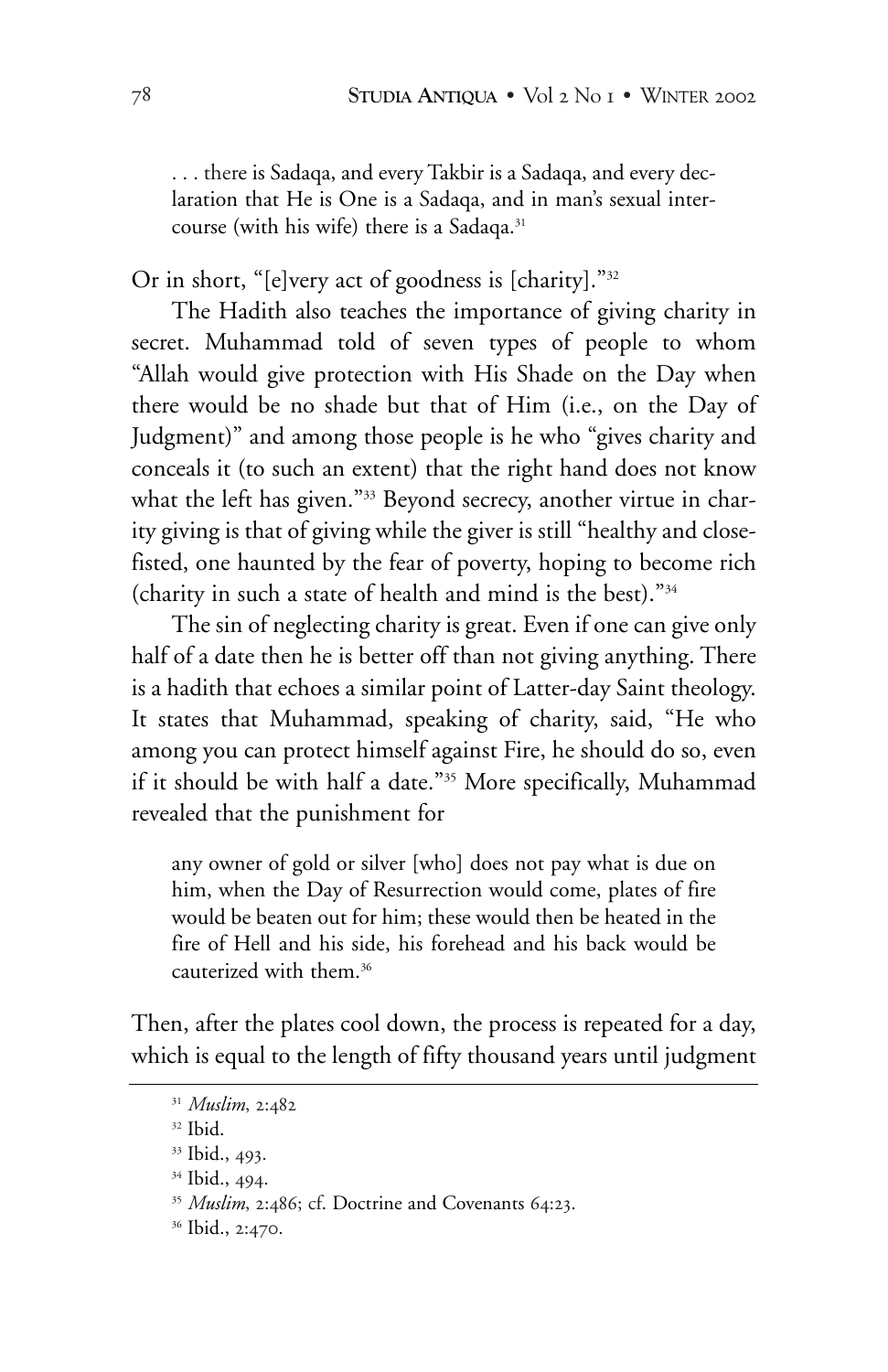comes, $37$  and so, according to the Hadith, there is great incentive to pay the zakat if just to be spared cauterization.

#### **Sawm**

The forth Pillar of Islam is Sawm or Fasting—specifically during the month of Ramadan. The Qur'an is not silent on this Pillar. From the Qur'an we learn that the fast can be postponed if one is traveling,<sup>38</sup> that sexual intimacy with one's wife is permissible during the nights of Ramadan,<sup>39</sup> that the fasting should begin when "the whiteness of the day becomes distinct from the blackness of the night at dawn,"<sup>40</sup> and that the fast ends at nightfall.<sup>41</sup> The Hadith literature elaborates on many aspects of the Fast of Ramadan beyond the basics found in the Qur'an.

Ramadan is supposed to last for thirty days—from new moon to new moon. However, the sky is not always clear and the moon is not always visible. Concerning this problem, Muhammad said, "Do not fast till you see the new moon, and do not break fast till you see it; but if the weather is cloudy, calculate about it."42 To "calculate about it" means to count thirty days. Another point about the length of the Ramadan fast is made in the Hadith. It is told by Aisha that

[w]hen twenty-nine nights were over, the Messenger of Allah (may peace be upon him) came to me . . . I said: Messenger of Allah, you had taken an oath that you would not come to us for a month, whereas you have come after twenty-nine days which I have counted. Whereupon he said: the month may also consist of twenty-nine days.<sup>43</sup>

37 Ibid.

- <sup>39</sup> Ibid., 2:187.
- <sup>40</sup> Ibid.
- <sup>41</sup> Ibid.
- <sup>42</sup> *Muslim* 2:524.
- <sup>43</sup> Ibid., 2:528.

<sup>38</sup> Qur'an 2:185.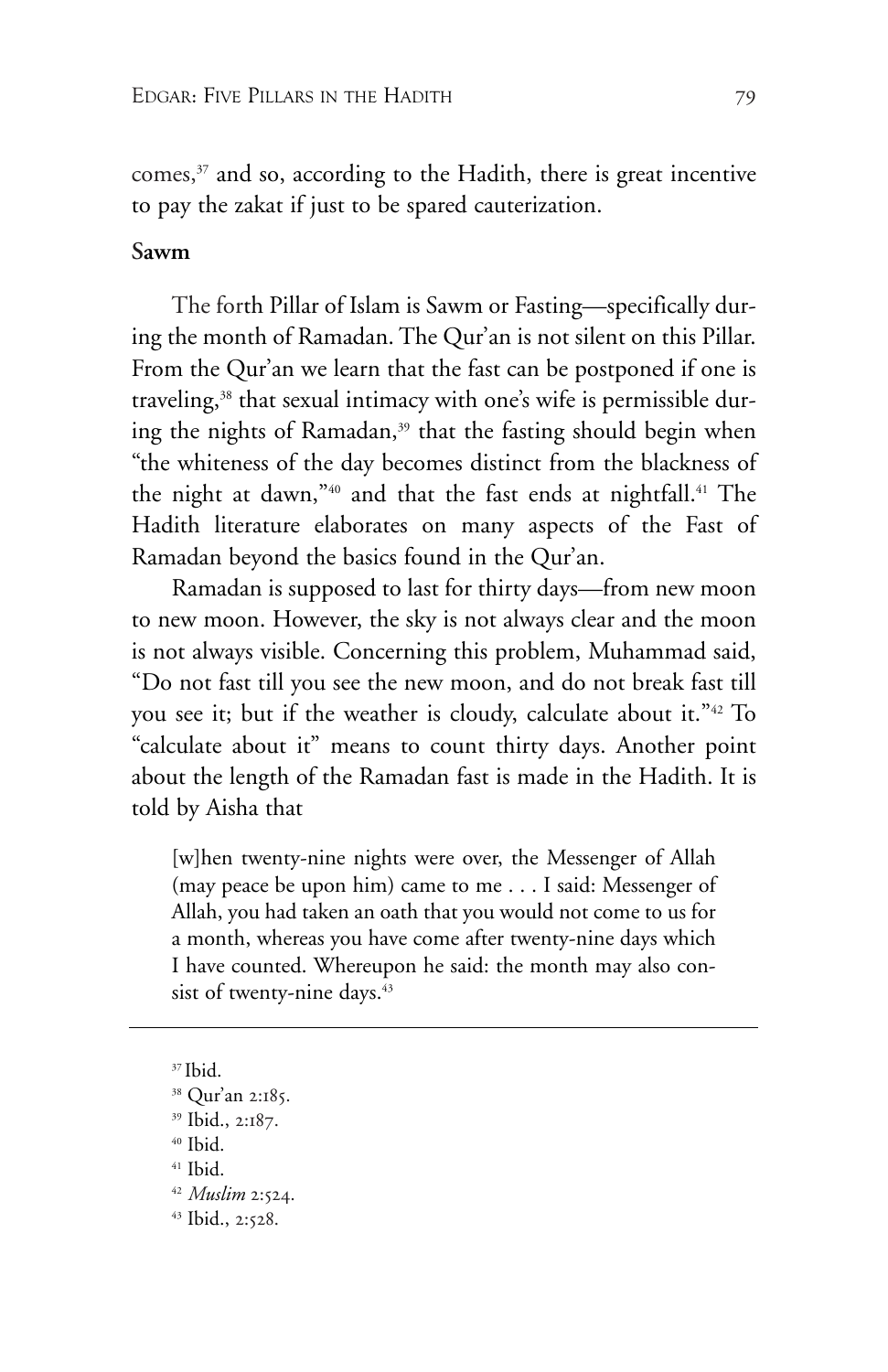Muhammad's intent in this hadith was to dispel a superstition of pre-Islamic Arabia that had carried over into Islam. The superstition held that a month consisting of twenty-nine days was inferior to a month consisting of thirty days.<sup>44</sup>

The Hadith also contains other rules and guidelines for the Fast of Ramadan. For instance, it is forbidden to fast for "a day or two days ahead of Ramadan."45 Also, those who do not fast in order to have the strength to serve in times of great need are praised,<sup>46</sup> and if one dies in a state of fasting thereby leaving part of the fast undone, then the portions of the fast left undone need to be completed by another. Muhammad likened it to an unpaid debt and explained that the "debt of Allah deserves its payment more than (the payment of anyone else)."47 And so, the Hadith provides essential guidelines for the Sawm that are not found in the Qur'an.

### **Hajj**

The fifth Pillar of Islam is the Hajj or Pilgrimage. The Qur'an teaches the necessity of the Pilgrimage,<sup>48</sup> the prohibition of hunting during the Pilgrimage,<sup>49</sup> what is done to make restitution if game is killed intentionally,<sup>50</sup> and the circling of the Ka'bah, or "Ancient House." One finds in the Hadith, however, many details concerning the Pilgrimage that shed light on its doctrines and practices.

One of the doctrines of the Pilgrimage is that it can be performed through proxy, and, as with the Fast, it is found only in the Hadith. A man by the name of Abdullah bin Abbas told of his

<sup>44</sup> Ibid., 2:528, see n. 1477.

<sup>45</sup> Ibid., 2:527.

<sup>46</sup> Ibid, 2:545.

<sup>47</sup> Ibid., 2:556.

<sup>48</sup> Qur'an 2:196; 22:27.

<sup>49</sup> Ibid., 5:1, 5:95.

<sup>50</sup> Qur'an 5:95.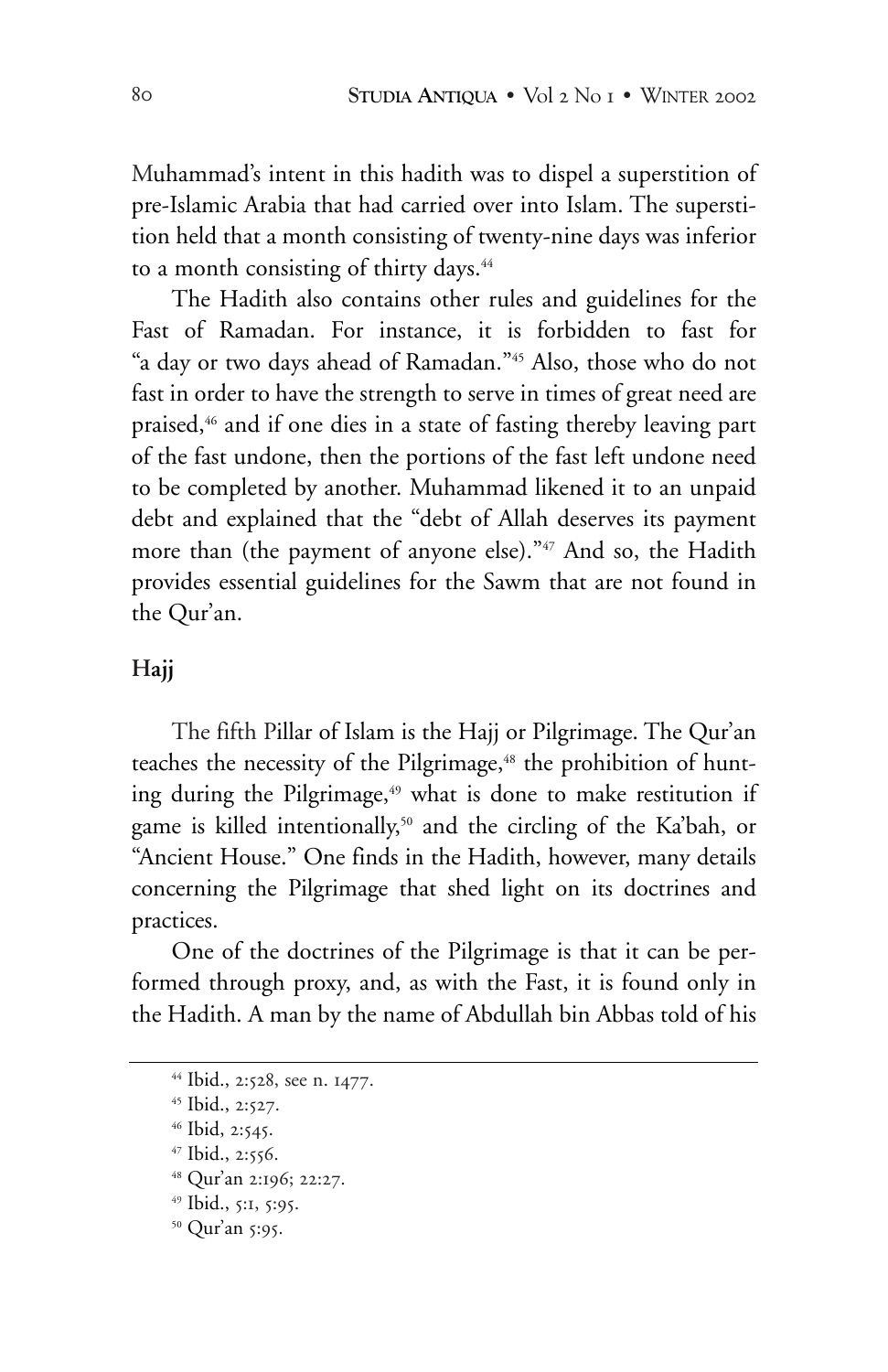brother who was riding behind Muhammad. He recalled that a woman said:

"O Allah's Apostle! The obligation of Hajj enjoined by Allah on His devotees has become due on my father and he is old a weak, and he cannot sit firm on the Mount; may I perform Hajj on his behalf?" The Prophet (may peace be upon him) replied, "Yes, you may."<sup>51</sup>

Along with the doctrine of proxy, the doctrine of being reborn through observance of the Pilgrimage is also found in the Hadith with the prerequisites for rebirth being set forth. Muhammad taught that:

whoever performs the Hajj for Allah's pleasure and does not have sexual relations with his wife, and does not do evil or sins then he will return (after Hajj free from all sins) as if he was born anew.52

The hope of this cleansing effect would be a powerful incentive for any Muslim who is striving to draw nearer to Allah to perform the Pilgrimage. We also learn that "no pagan is allowed to perform Hajj . . . and no naked person is allowed to perform Tawaf [circumambulating] of the Ka'aba."53 So, where the Qur'an underscores the necessity of making the Pilgrimage, the Hadith contains the doctrines and blessings of this Pillar.

In addition to expounding on the blessings and doctrines, the Hadith also presents many of the practices that the Muhrim<sup>54</sup> adopts during the Pilgrimage such as the kissing of the black stone,<sup>55</sup> what clothing to wear,<sup>56</sup> the running between Safa and

<sup>51</sup> Bukhari, 2:344.

<sup>52</sup> Ibid., 2:347.

<sup>53</sup> Ibid, 2:401.

<sup>&</sup>lt;sup>54</sup> Muhrim is one is who is in the state of ihram for the purpose of the Hajj.

<sup>55</sup> Bukhari, 2:394.

<sup>56</sup> Ibid., 2:358.